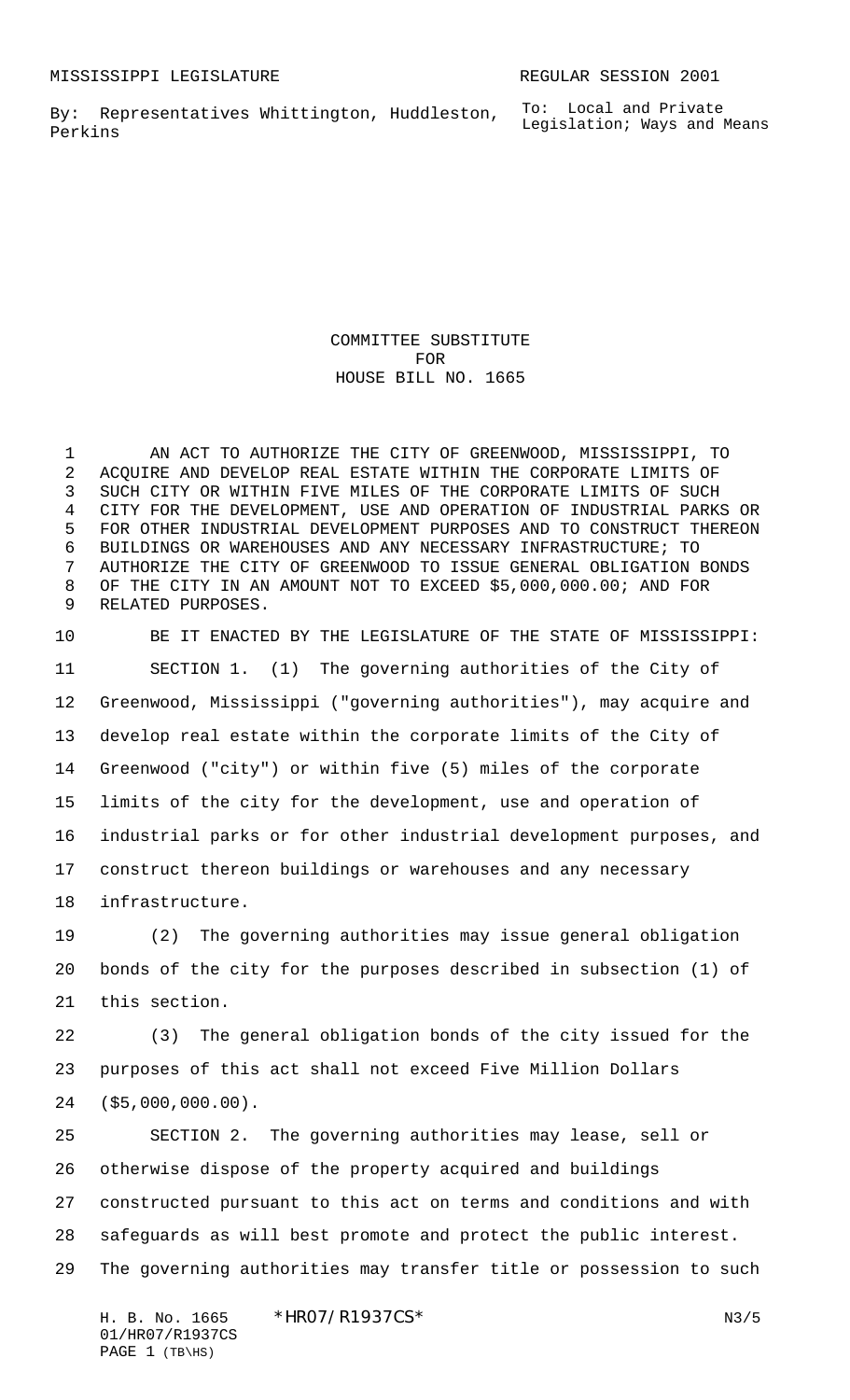property and buildings by warranty deed, lease, lease-purchase, bill of sale, contract or other customary business instrument in the same manner and to the same extent that any private corporation, association or person may now contract with reference to property of a similar nature. Any sale of real estate authorized under this act may be made at public or private sale. All income derived from the sale or lease of such property and buildings may be applied to the retirement of bonds issued under this act or deposited into the general fund of the city to be used for any lawful purpose.

 Contracts for the construction, improvement, equipping or furnishing of an industrial site authorized pursuant to this act shall be entered into upon the basis of public bidding pursuant to Section 31-7-1 et. seq., Mississippi Code of 1972.

H. B. No. 1665 \* HRO7/R1937CS\* 01/HR07/R1937CS SECTION 3. Before the issuance of any bonds under the provisions of this act, the governing authorities shall adopt a resolution declaring its intention so to do, stating the maximum amount of the bonds proposed to be issued, the purpose for which the bonds are to be issued, and the date upon which the governing authorities propose to authorize the issuance of such bonds. Such resolution shall be published once a week for at least three (3) consecutive weeks in at least one (1) newspaper published in the city. The first publication of such resolution shall be made not less than twenty-one (21) days before the date fixed in such resolution to authorize the issuance of the bonds, and the last publication shall be made not more than seven (7) days before such date. If twenty percent (20%) or one thousand five hundred (1,500) of the qualified electors of the city, whichever is the lesser, shall file a written protest against the issuance of such bonds on or before the date specified in such resolution, then an election on the question of the issuance of such bonds shall be called and held as herein provided. If no such protest be filed, then such bonds may be issued without an election on the question

PAGE (TB\HS)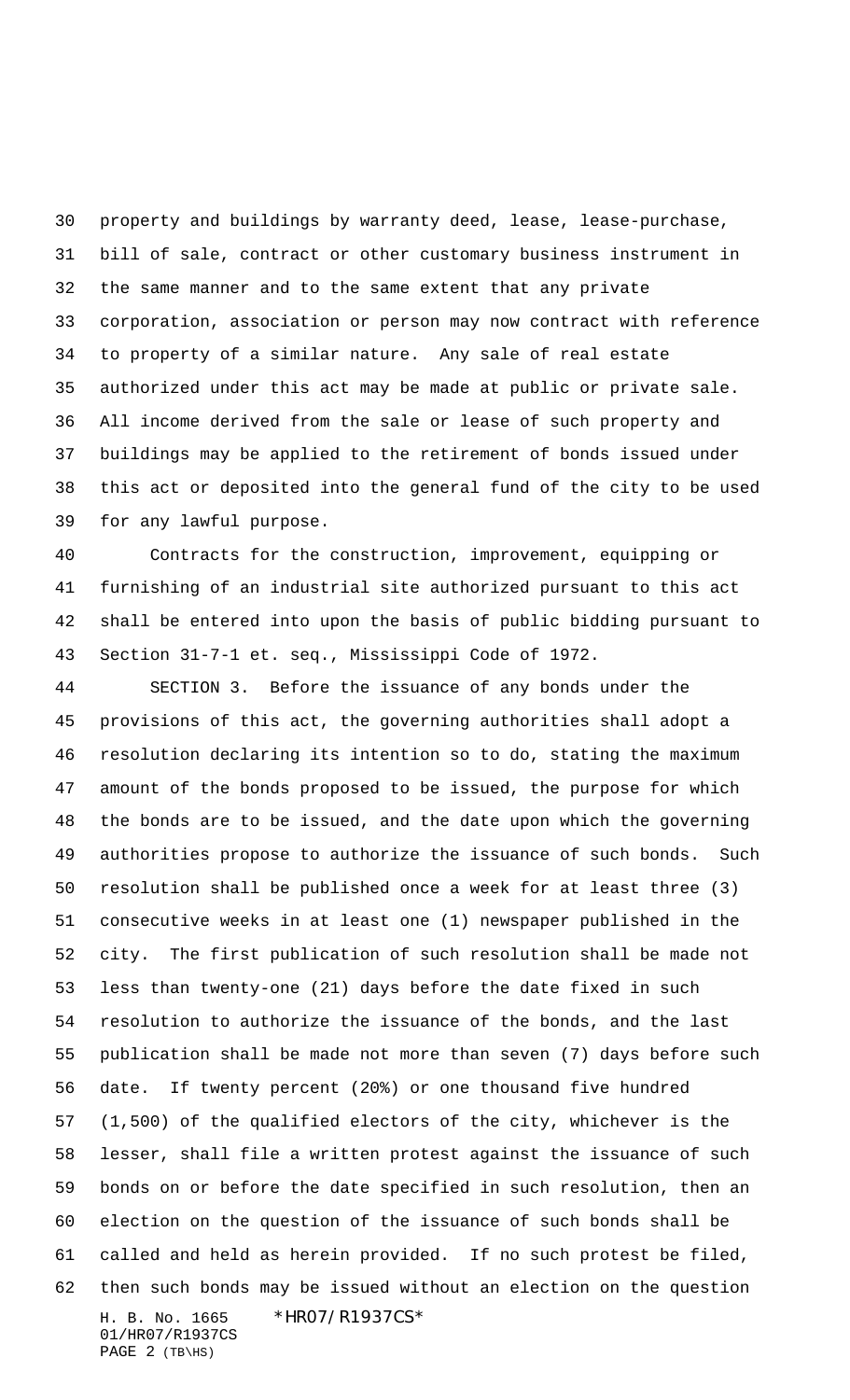of the issuance thereof at any time within a period of two (2) years after the date specified in the above-mentioned resolution; provided, however, that the governing authorities, in their discretion, may nevertheless call an election on such question, in which event it shall not be necessary to publish the resolution declaring their intention to issue the bonds as herein provided.

 SECTION 4. Whenever an election is to be called as provided in Section 3 of this act, notice of such election shall be signed by the city clerk and shall be published once a week for at least three (3) consecutive weeks in at least one (1) newspaper published in the city. The first publication of such notice shall be made not less than twenty-one (21) days before the date fixed for such election, and the last publication shall be made not more than seven (7) days before such date.

 SECTION 5. Such election shall be held, as far as is practicable, in the same manner as other elections are held in municipalities. At such election, all qualified electors of the city may vote, and the ballots used at such election shall have printed thereon a brief statement of the amount and purpose of the proposed bond issue and the words "FOR THE BOND ISSUE" and "AGAINST THE BOND ISSUE," and the voter shall vote by placing a 84 cross (x) or check mark ( $\vee$ ) opposite his choice on the proposition.

H. B. No. 1665 \* HRO7/R1937CS\* 01/HR07/R1937CS PAGE (TB\HS) SECTION 6. When the results of the election on the question of the issuance of such bonds shall have been canvassed by the election commissioners of the city and certified by them to the governing authorities, it shall be the duty of such governing authorities to determine and adjudicate whether or not a majority of the qualified electors who voted thereon in such election voted in favor of the issuance of such bonds, and unless a majority of the qualified electors who voted thereon in such election shall have voted in favor of the issuance of such bonds, then such bonds shall not be issued. If a majority of the qualified electors who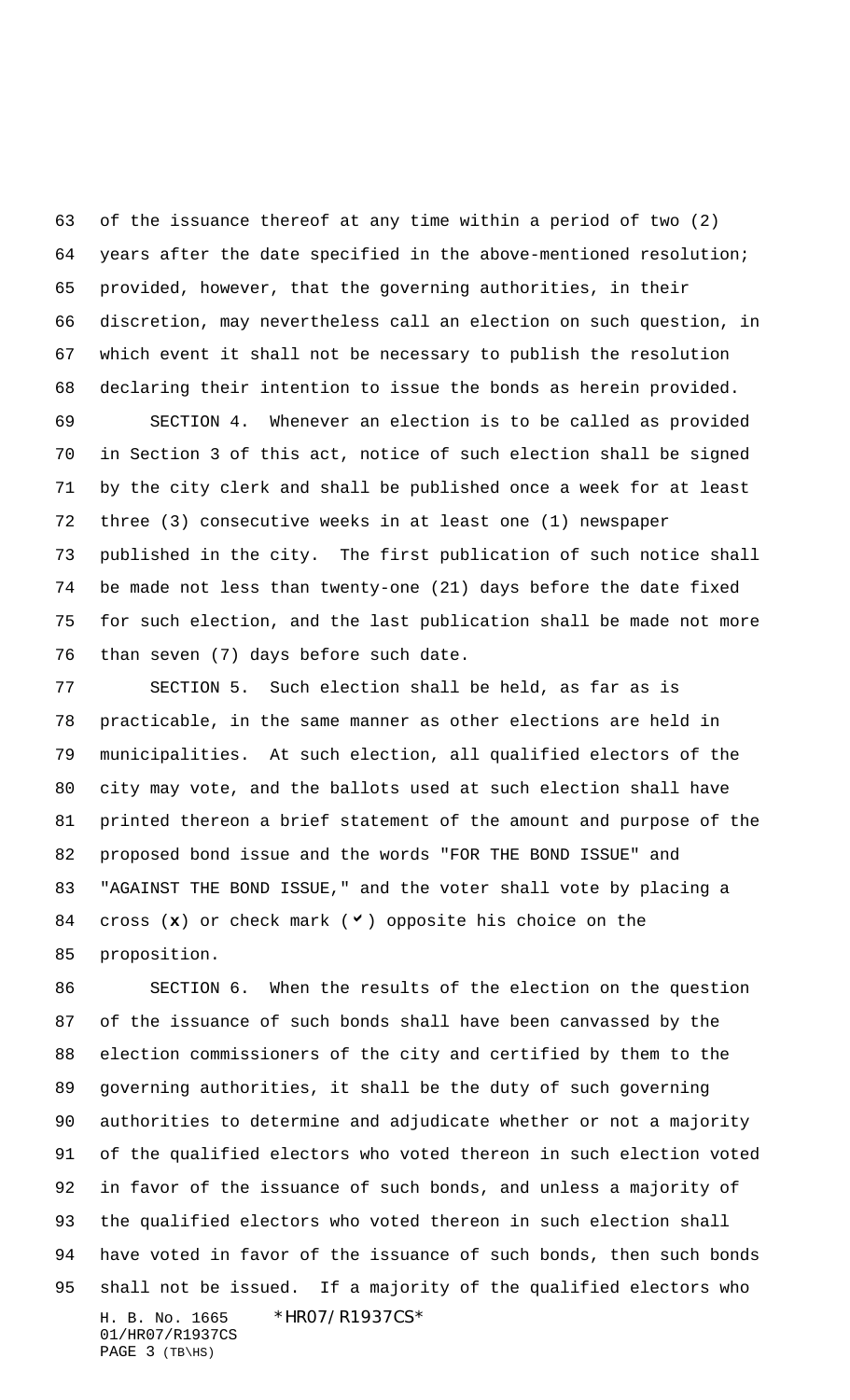vote thereon in such election vote in favor of the issuance of such bonds, then the governing authorities may issue such bonds, whether in whole or in part, within two (2) years after the date of the election or the date of the final favorable termination of any litigation affecting the issuance of such bonds.

 SECTION 7. All general obligation bonds issued under the provisions of this act shall be subject to the twenty percent (20%) debt limitation set forth in Section 21-33-303, Mississippi Code of 1972. Except as otherwise provided in this act, all bonds issued under the provisions of this act shall be issued and the proceeds managed in accordance with the provisions of Sections 21-33-301 et seq., Mississippi Code of 1972.

 SECTION 8. This act, without reference to any other statute not referred to herein, shall be deemed to be full and complete authority for the borrowing of money and the issuing of bonds as authorized by the governing authorities and shall be construed as an additional and alternate method therefor.

 SECTION 9. Any bonds issued under the provisions of this act shall be validated in the manner provided by law.

 SECTION 10. No member of the Legislature, elected official or appointed official, or any partner or associate of any member of the Legislature, elected official or appointed official, shall derive any income from the issuance of any bonds under this act. SECTION 11. The governing authorities are further authorized

 to adopt any and all lawful resolutions, orders or ordinances and do and perform any and all acts and things necessary and requisite to carry out the purposes of this act.

 SECTION 12. The governing authorities of the City of Greenwood shall submit this act, immediately upon approval by the Governor, or upon approval by the Legislature subsequent to a veto, to the Attorney General of the United States or to the United States District Court for the District of Columbia in

H. B. No. 1665 \* HRO7/R1937CS\* 01/HR07/R1937CS PAGE (TB\HS)